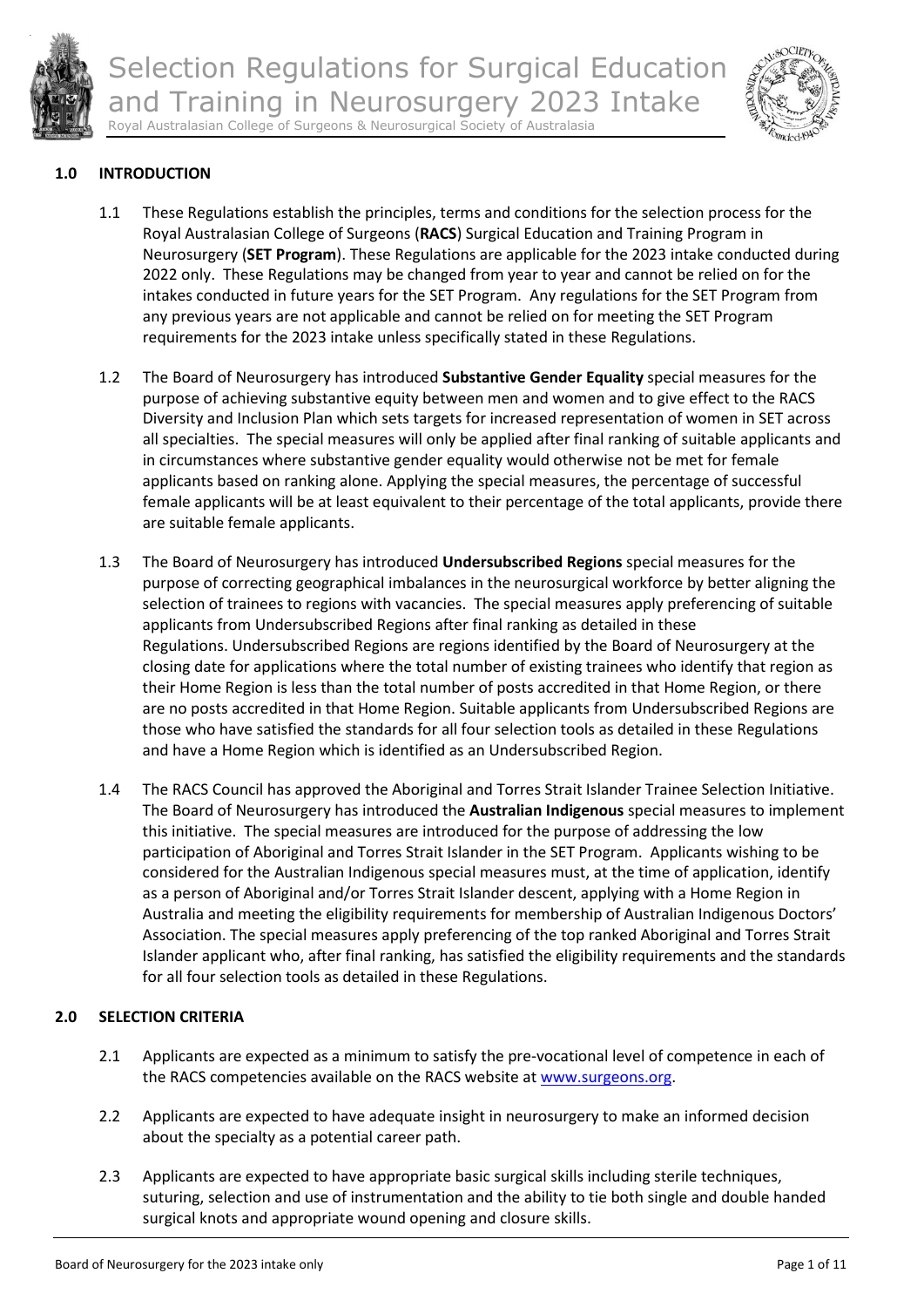



- 2.4 Applicants are expected to be able to accurately perform detailed neurological histories and clinical examinations.
- 2.5 Applicants are expected to be able to perform the safe insertion of intracranial pressure monitors and management of the same.
- 2.6 Applicants are expected to be able to independently setup image guidance and registration.
- 2.7 Applicants are expected to be able to competently perform a safe lumbar puncture.
- 2.8 Applicants are expected to be able to independently balance, setup, and drape an operating microscope and understand the use of the controls and functions.
- 2.9 Applicants are expected to be able to perform the assessment and management priorities of a patient with severe head injury.
- 2.10 Applicants are expected to be able to perform the clinical assessment of a multi-trauma patient.
- 2.11 Applicants are expected to be able to perform the safe patient positioning for basic spinal and cranial surgical procedures.
- 2.12 Applicants are expected to be able to conduct the early management and investigation of a patient with a potential spinal injury.
- 2.13 Applicants are expected to be able to manage the post-operative care of a patient following craniotomy.
- 2.14 Applicants are expected to be able to perform ventriculostomy placement and management.
- 2.15 Applicants are expected to be able to perform the drainage of a chronic subdural haematoma.
- 2.16 Applicants are expected to be able to perform all parts of an acute trauma craniotomy or decompressive craniectomy for stroke, with the exception of the evacuation.
- 2.17 Applicants are expected to be able to perform the clinical assessment and interpretation of images relating to neurosurgical presentations commonly seen in an Emergency Department and provide a differential diagnosis and management plan. The presentations include, but are not limited to, degenerative spinal pathology, tumours, haemorrhage, cranial and spinal trauma.
- 2.18 Applicants are expected to demonstrate cultural competence and cultural safety with respect to the healthcare of Aboriginal and Torres Strait Islander and Māori peoples, and culturally and linguistically diverse patients.

### **3.0 ELIGIBILITY REQUIREMENTS**

- 3.1 Applicants intending to apply for selection to the SET Program must register in accordance with the RACS Registration for Selection into Surgical Education and Training Policy available at [www.surgeons.org.](http://www.surgeons.org/) Applicants not registered cannot lodge an application for the SET Program.
- 3.2 Applicants must satisfy the generic eligibility requirements for the SET Program, being those outlined in the RACS Selection to Surgical Education and Training Policy available at [www.surgeons.org.](http://www.surgeons.org/)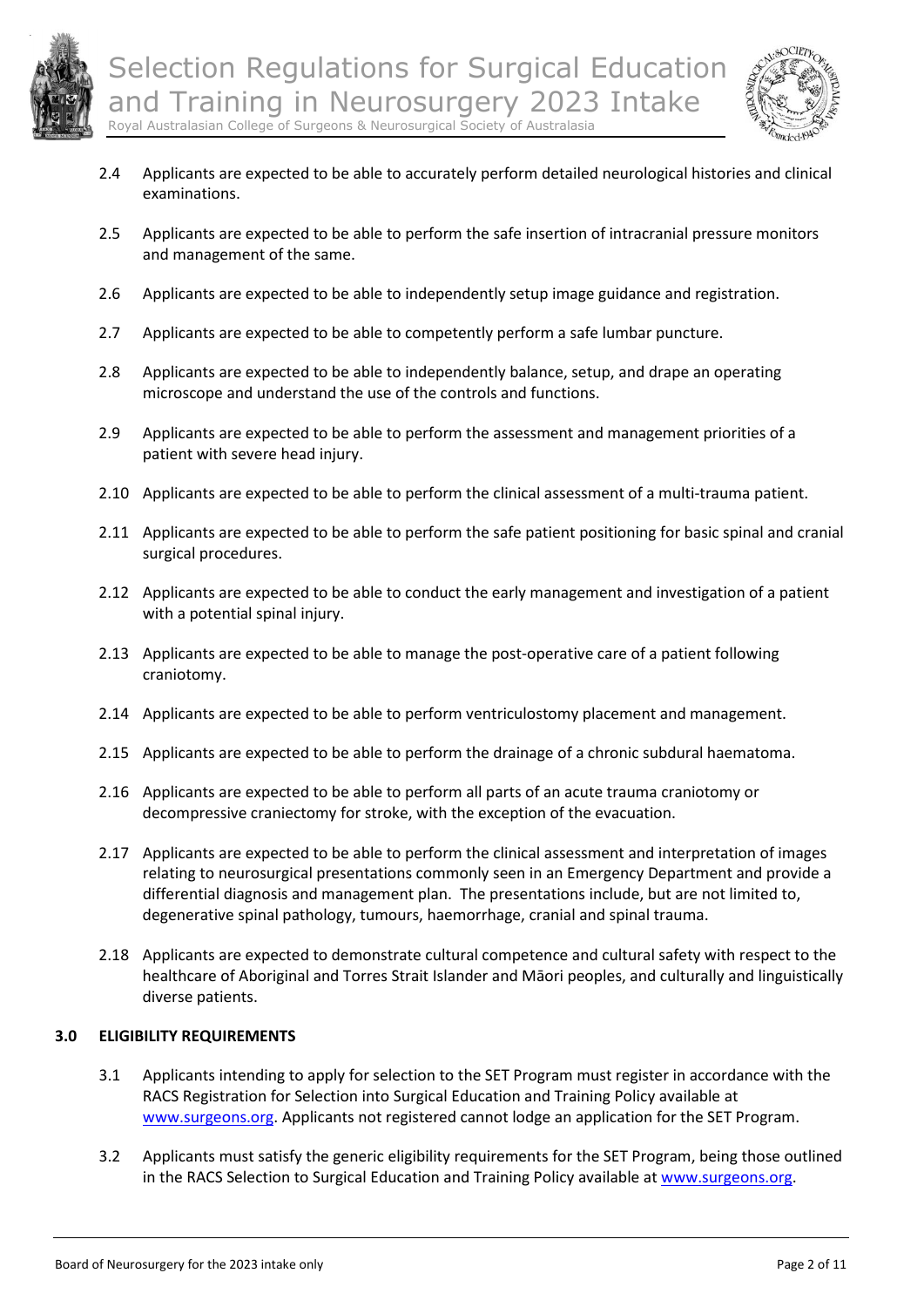

- 3.3 All applicants will be allowed a maximum of four attempts at selection into the SET Program in Neurosurgery. The number of attempts are counted from the 2022 intake onwards. Applications withdrawn after the sitting of the Neurosurgery Anatomy Examination will be counted as an attempt.
- 3.4 At the time of application, applicants must nominate a **Home Region** where, if selected, they will ordinarily spend the majority of their SET Program. The nominated Home Region cannot be changed in future selection applications unless a written request is made to the Board of Neurosurgery Chair prior to the closing date for applications and approved at the Board of Neurosurgery Chair's discretion on the grounds of exceptional circumstances. The Home Regions available are as follows:
	- a) Aotearoa New Zealand
	- b) Australian Capital Territory
	- c) New South Wales
	- d) Northern Territory
	- e) Queensland
	- f) South Australia
	- g) Tasmania
	- h) Victoria
	- i) Western Australia
- 3.5 In addition to the generic eligibility requirements for application to selection, applicants with a Home Region in Australia must at the time of application:
	- a) have permanent residency or citizenship of Australia;
	- b) have general (unconditional) registration in Australia;
	- c) have completed a minimum 24 weeks' full-time equivalent dedicated neurosurgical experience in their Home Region in the three years immediately prior to application.
- 3.6 In addition to the generic eligibility requirements for application to selection, applicants with a Home Region of Aotearoa New Zealand must:
	- a) have permanent residency or citizenship of Aotearoa New Zealand;
	- b) have general scope registration or restricted general scope registration in neurosurgery in Aotearoa New Zealand;
	- c) have completed a minimum 24 weeks' full-time equivalent dedicated neurosurgical experience in Aotearoa New Zealand in the three years immediately prior to application.
- 3.7 In addition to the generic eligibility requirements, applicants must have satisfactorily completed the RACS Generic Surgical Sciences Examination at the time of application.
- 3.8 On written application prior to the closing date for applications, the Board of Neurosurgery Chair may approve at their discretion revised eligibility requirements for clause 3.5 or 3.6 for applicants who would have satisfied the eligibility requirements in place immediately prior to the introduction of the separate requirements for Australia and Aotearoa New Zealand.

# **4.0 APPLICATION PROCESS AND REQUIREMENTS**

4.1 Applications can only be submitted by registered applicants using the neurosurgery online application form. Applications must be submitted prior to the advertised closing date for applications. No other form of application will be accepted.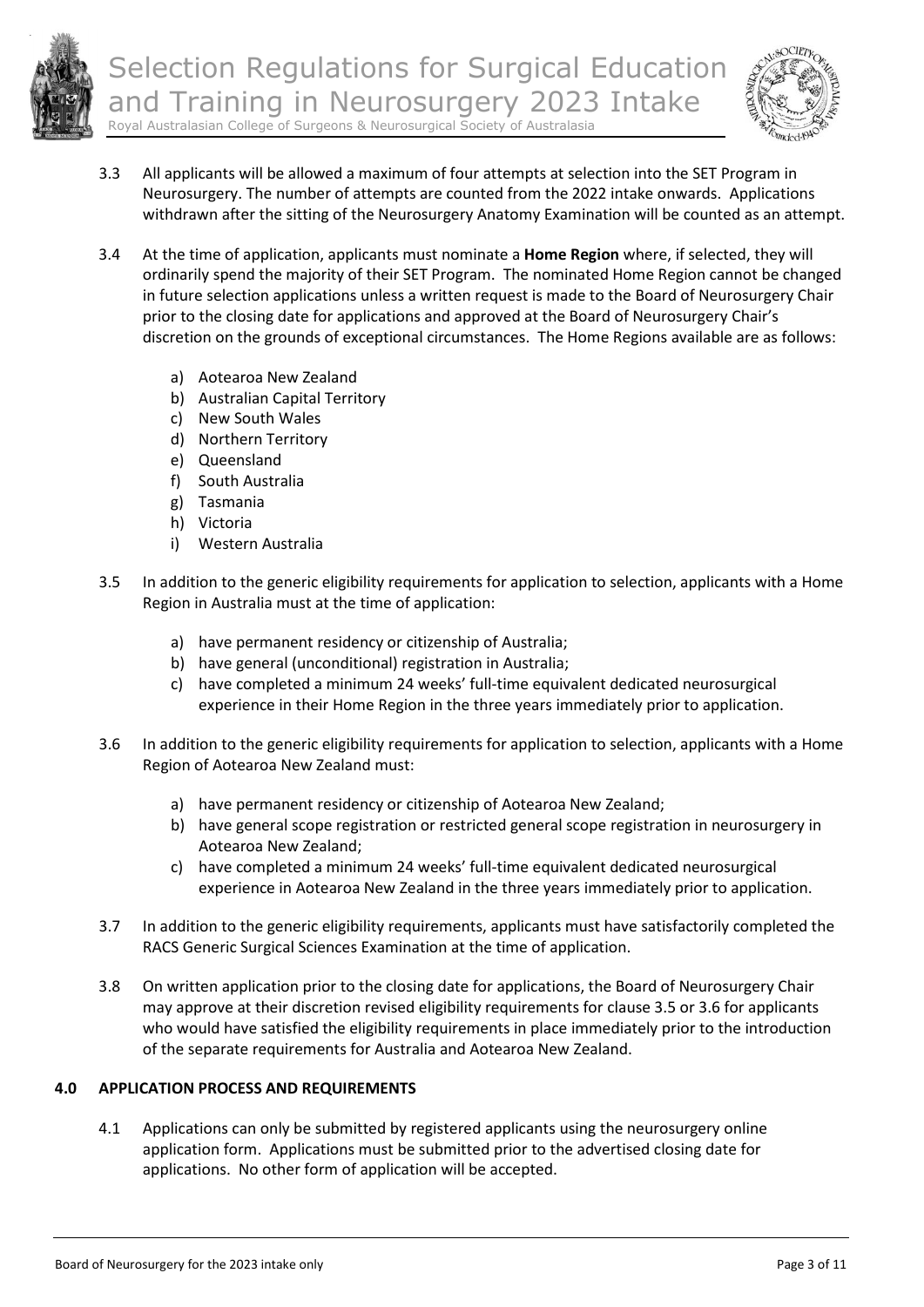



- 4.2 Applicants must pay a selection application fee of \$AUD985 prior to the advertised closing date for applications to be considered for selection. This fee is non-refundable and is inclusive of the examination fee. Failure to pay the selection application fee by the communicated due will result in the application being withdrawn.
- 4.3 The information collected as part of the application and during the selection process will be used to assess the applicant's suitability for the SET Program. Information may be disclosed to other parties or where required to do so by law. The Board of Neurosurgery Chair or nominee may verify the information provided within the application with external institutions or individuals and gather additional information to process the application. Failure to provide the information requested in the application or by the Board of Neurosurgery Chair or nominee will deem the applicant ineligible for selection and their application will be withdrawn. By submitting an application, the applicant is consenting to the collection, use, disclosure and storage of the information by the Board of Neurosurgery and its agents.
- 4.4 By submitting an application, the applicant is consenting to confidential references being collected, and to the named neurosurgical consultants within the application disclosing relevant information requested as part of the Reference Report process. The applicant accepts the references are collected in confidence and that a copy of the Reference Report will not be made available to the applicant. The applicant accepts they will not be provided with additional feedback on the Reference Report or provided with the names of the neurosurgical consultants contacted.
- 4.5 By submitting an application, applicants are certifying that the information provided is correct and in accordance with these Regulations and the instructions provided in the application form. If it is subsequently discovered that the applicant has provided incomplete, incorrect or misleading information, either intentionally or by mistake, the applicant may be automatically deemed unsuitable for selection.
- 4.6 By submitting an application, applicants are consenting to members of the Board of Neurosurgery and other persons appointed by the Board of Neurosurgery Chair, in accordance with these Regulations, conducting the selection process and making decisions relating to their application and selection despite having made decisions previously that may be adverse to the applicant. This includes decisions made during the current and previous selection processes and other training and assessment matters.

# **5.0 SELECTION PROCESS**

- 5.1 Applicants who satisfy the eligibility and application requirements will be considered for selection to the SET Program.
- 5.2 The selection process uses four selection tools, each contributing the following weightings to the overall selection score out of 100:

| 10%             |
|-----------------|
| 30 <sup>%</sup> |
| 30 <sup>%</sup> |
| 30 <sup>%</sup> |
|                 |

5.3 Applicants must score a minimum of 50.00% (5.5 out of 11 points) for the Structured Curriculum Vitae to be deemed suitable for selection. This will be scored in accordance with Section 6.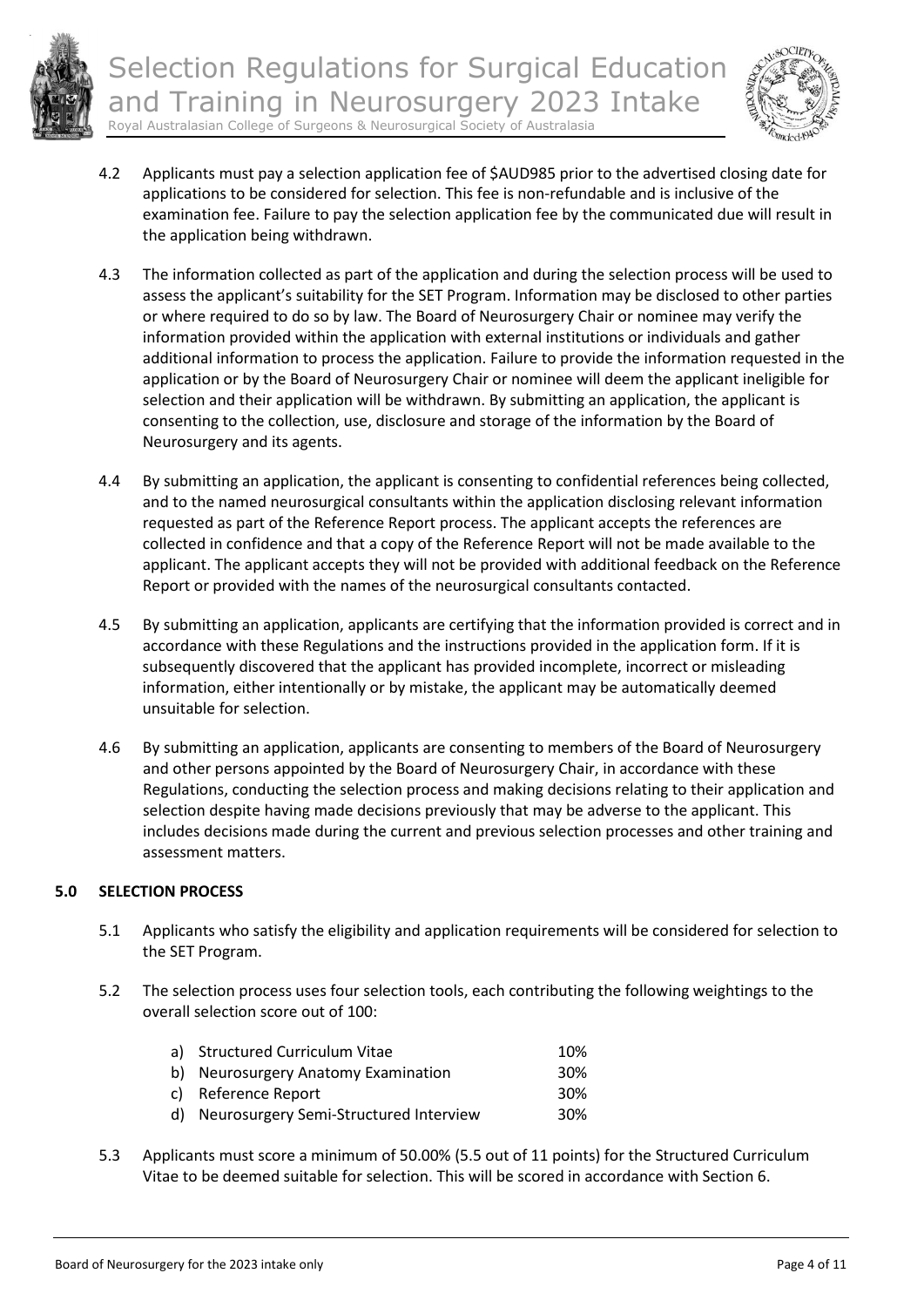



- 5.4 Applicants must score a minimum of 70.00% (168 out of 240 marks) for the Neurosurgery Anatomy Examination to be deemed suitable for selection. This will be scored in accordance with Section 7.
- 5.5 Applicants will receive written notification of their performance in the Structured Curriculum Vitae and Neurosurgery Anatomy Examination.
- 5.6 Applicants who satisfy the standards in Regulation 5.3 and 5.4 will be ranked according to their combined score for the Structured Curriculum Vitae and the Neurosurgery Anatomy Examination with the selection tool weightings applied (which equates to a score out of 40 points). All other applicants will be deemed unsuitable, will not be ranked and will not proceed further in the selection process.
- 5.7 Following Regulation 5.6, the top 34 ranked applicants will be shortlisted for the Reference Report. All other applicants will be deemed unsuccessful and will not proceed further in the selection process. In the event two or more applicants are ranked equally at the cut-off point for shortlisting, the number of shortlisted applicants will be increased to include those applicants.
- 5.8 Applicants must score a minimum of 70% (49 out of 70 points) for the Reference Report to be deemed suitable for selection. This will be scored in accordance with Section 8.
- 5.9 Applicants who satisfy the standard in Regulation 5.8 will be ranked according to their combined score for the Structured Curriculum Vitae, Neurosurgery Anatomy Examination and Reference Report with the selection tool weightings applied (which equates to a score out of 70 points). All other applicants will be deemed unsuitable, will not be ranked and will not proceed further in the selection process.
- 5.10 Following Regulation 5.9, a total of 24 applicants will be shortlisted for the Neurosurgery Semi-Structured Interview (shortlisted applicants). The Interview shortlisted spots will be allocated in order of overall ranking of suitable applicants.
- 5.11 For the purposes of Regulation 5.10, in the event two or more applicants are ranked equally at the cut-off point for shortlisting, the Reference Report score will be the differentiating factor. In the event the applicants remain equal, the Neurosurgery Anatomy Examination will be the differentiating factor. In the event the applicants remain equal, the number of shortlisted applicants will be increased to include those applicants.
- 5.12 Applicants will receive written notification of their performance in the Reference Report and shortlisting for the Interview at least two weeks prior to the Interview date. Applicants not shortlisted for the Interview will be deemed unsuccessful and will not proceed further in the selection process.
- 5.13 Shortlisted applicants must score a minimum of 50% (8 out of 16 points) for the Interview to be deemed suitable for selection. The Interview will be scored in accordance with Section 9.
- 5.14 Applicants who satisfy the standard in Regulation 5.13 will be ranked according to their combined score for the Structured Curriculum Vitae, Neurosurgery Anatomy Examination, Reference Report and Interview with the selection tool weightings applied (which equates to a score out of 100 points). All other applicants will be deemed unsuitable, will not be ranked and will not proceed further in the selection process.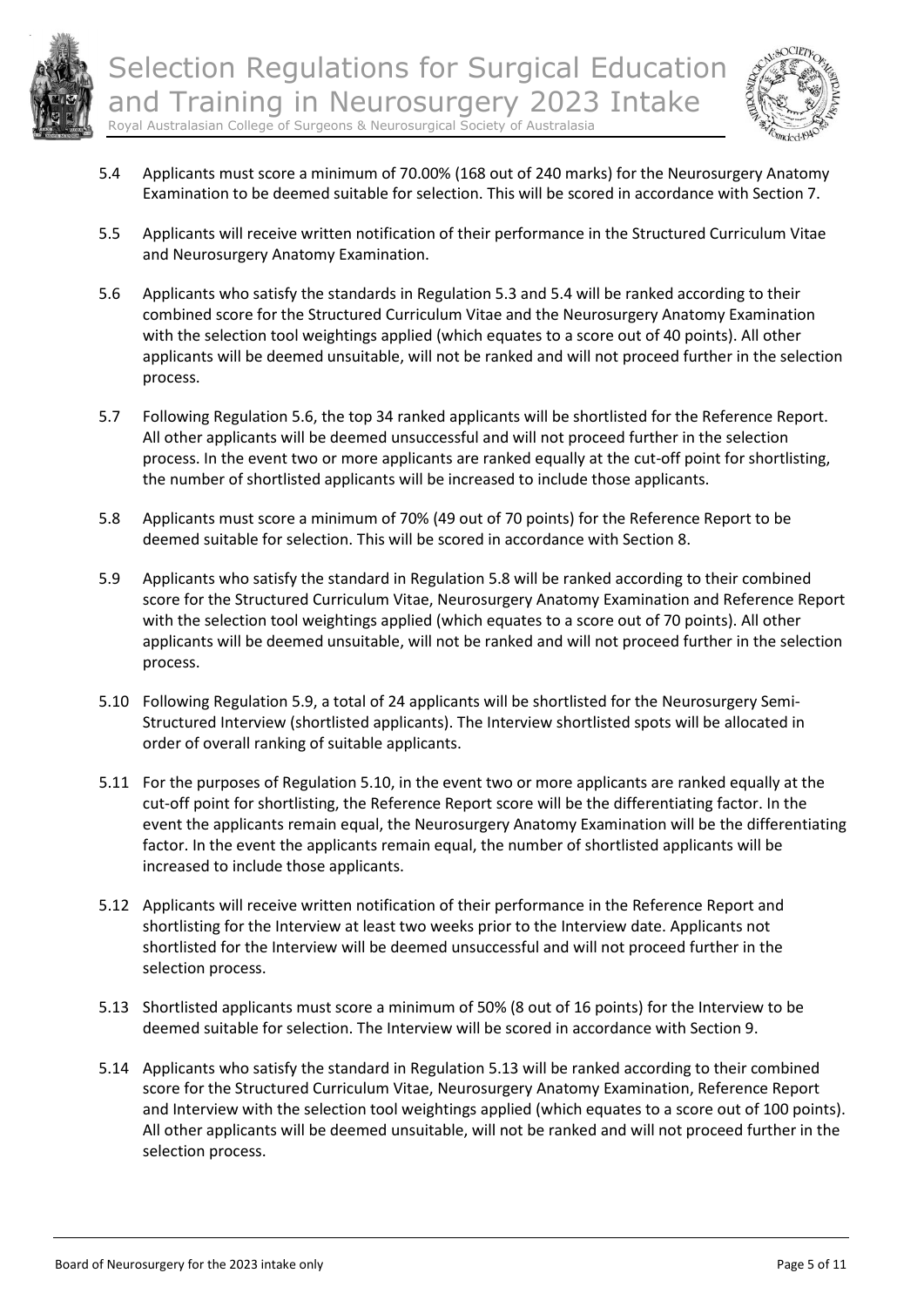



- 5.15 Following Regulation 5.14, offers for selection will be made applying the following process:
	- a) the top ranked applicant from each Undersubscribed Home Region (if any) applying the Undersubscribed Regions special measures; and
	- b) the top ranked Aboriginal and Torres Strait Islander applicant (if any) applying the Australian Indigenous special measures; and
	- c) the remaining in order of the overall ranking subject to the application of the Substantive Gender Equality special measures if substantive gender equality would otherwise not be met for female applicants based on ranking alone.
- 5.16 For the purpose of Regulation 5.15, in the event two or more applicants are ranked equally, the Reference Report score will be the differentiating factor. In the event the applicants remain equal, the Interview will be the differentiating factor. In the event the applicants remain equal, the Neurosurgery Anatomy Examination will be the differentiating factor. In the event the applicants remain equal, the Board of Neurosurgery will have discretion to make the final decision and in doing so will have regard to the special measures in these Regulations and achieving their objectives.
- 5.17 The intake of applicants with an Australian Home Region combined will ordinarily be not more than the total number of vacancies in Australia for the intake year. The intake of applicants with Aotearoa New Zealand as their Home Region will ordinarily be not more than the total number of vacancies in Aotearoa New Zealand for the intake year. The Board of Neurosurgery may take on additional trainees to fill vacancies at its discretion or limit intakes to Australia or Aotearoa New Zealand based on Government directives.
- 5.18 Applicants will receive written notification of their performance and the outcome of their application within two weeks of the Interview. Suitable applicants not made an offer will be deemed unsuccessful.
- 5.19 Where an applicant is successful, they will receive notification of:
	- a) their Home Region;
	- b) their allocated training post for their first year of training (which may be outside their Home Region even where a position is vacant); and
	- c) associated training documentation.
- 5.20 Applicants must accept the offer in accordance with the instructions from the Board of Neurosurgery Chair within the timeframe specified and provide any documentation requested by the Board of Neurosurgery Chair. Failure to do so will be an automatic decline of the offer.

### **6.0 STRUCTURED CURRICULUM VITAE**

- 6.1 Each Structured Curriculum Vitae will be scored by two people appointed by the Board of Neurosurgery Chair using a structured scoring system. Any discrepancy in the two scores which cannot be reconciled by the scorers will be reviewed by the Board of Neurosurgery Chair or nominee to determine the correct score.
- 6.2 For scoring of experience in clause 6.3 and 6.4 the following rules apply:
	- a) One-week full time will be 38 hours or more. Hours in excess of 38 hours do not attract additional points. Part time will be adjusted on a pro-rata basis according to average hours worked per week. For example, working 19 hours per week for 20 weeks will calculate to 10 full time weeks for scoring.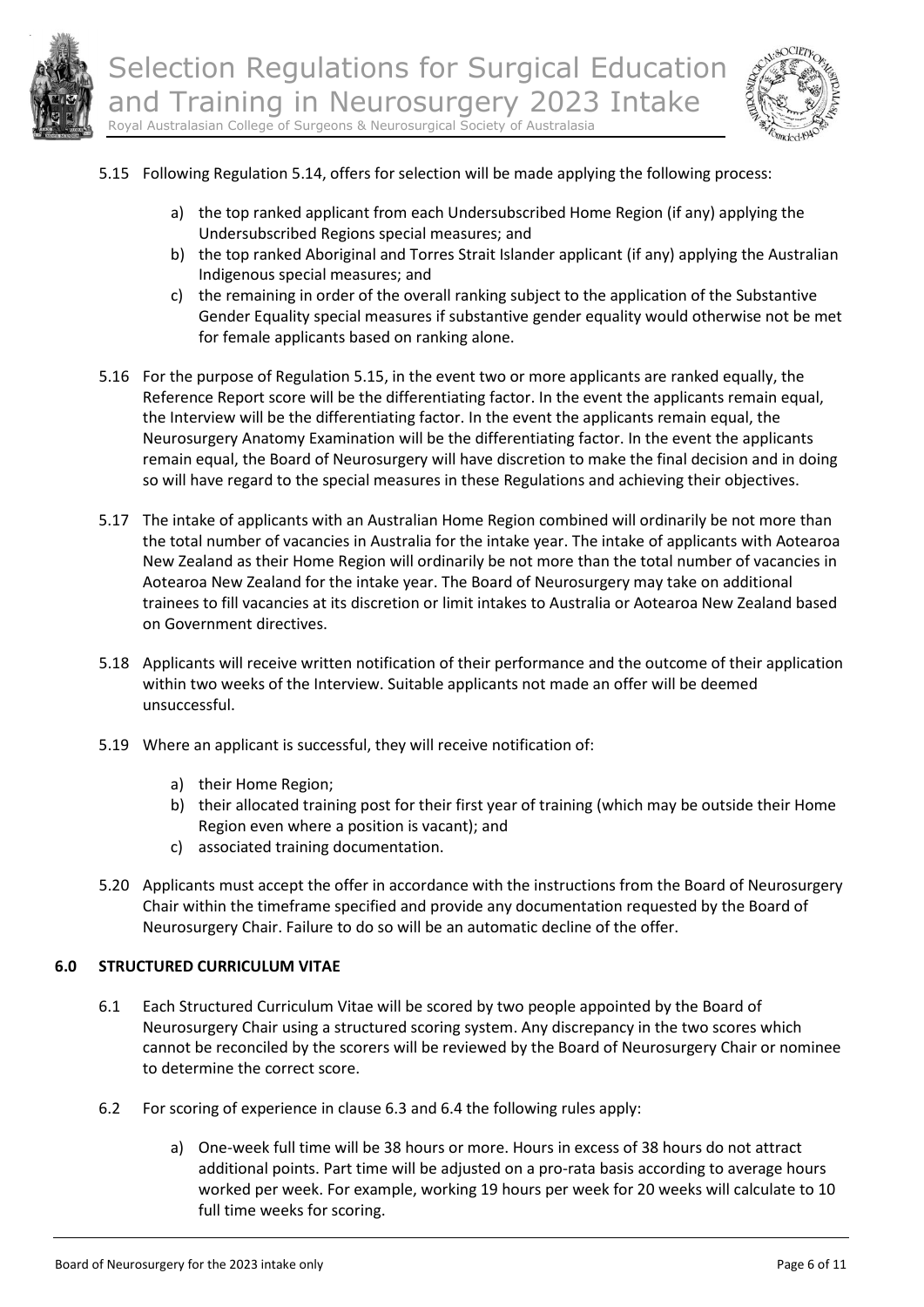

Selection Regulations for Surgical Education and Training in Neurosurgery 2023 Intake





- b) The duration of the rotation includes any periods of paid leave up to a maximum of 25% of the rotation. Periods of paid leave beyond 25% of the rotation duration will not be scored. For example, a 12 week rotation during which the applicant took 6 weeks paid leave (50% of the rotation) will be scored as 9 weeks as the maximum leave permissible was 3 weeks (25% of the 12 weeks) so the additional 3 weeks of leave are not scored.
- c) The duration of the rotation excludes any periods of unpaid leave.
- d) The duration of the rotation and leave calculations will be rounded to the nearest whole week. For example, 12 weeks and 3 days will calculate to 12 weeks for scoring.
- 6.3 Neurosurgical experience completed at the closing date for applications may be scored 0.03 points for each full time week completed up to a maximum of **4 points** applying the rules in clause 6.2 and the following:
	- a) The neurosurgical experience must be undertaken as part of a dedicated neurosurgical rotation. The term "dedicated" requires the rotation to be solely focused on neurosurgery.
	- b) The neurosurgical rotation must include as a minimum the applicant participation in weekly consultant led neurosurgical educational sessions, monthly multidisciplinary neuroradiology and neuropathology meetings, and quarterly meetings of morbidity/mortality.
	- c) The neurosurgical rotation must include as a minimum the applicant participation in weekly acute/emergency care of neurosurgical patients, neurosurgical clinics or day to day ward management of neurosurgical patients and neurosurgical operating lists.
	- d) The first 24 weeks of full time neurosurgical experience which meets the scoring requirements above will not be scored as this is equivalent to the eligibility requirement completed by all applicants.
- 6.4 Intensive care unit (**ICU**) experience completed at the closing date for applications as part of a dedicated ICU term may be scored 0.1 points for each full week completed, up to a maximum of **1 point** applying the rules in clause 6.2 and the following:
	- a) The ICU must be a specially staffed and equipped, separate and self-contained area of a hospital dedicated to the management of patients with life-threatening illnesses, injuries and complications, and monitoring of potentially life-threatening conditions.
	- b) Experience in a High Dependency Unit or a Cardiac or Coronary Care Unit will not be scored as ICU experience.
- 6.5 Journal articles, book chapters and case reports published or accepted for publication at the closing date for applications inclusive on a neurology, neuroscience or neurosurgical topic may be scored up to a maximum of **2 points** as follows provided each publication scored is on a sufficiently different topic and journal and case reports are in a journal indexed for MEDLINE or Scopus. The authorship is determined from the published article only. Published abstracts and letters to the editor are not scored.
	- a) Journal article listed as the  $1<sup>st</sup>$  or senior author in a refereed journal 2.0 points
	- b) Book chapter listed as the  $1<sup>st</sup>$  or senior author in a neurosurgical text 2.0 points
	- c) Journal article listed as the  $2^{nd}$  author in a refereed journal 1.0 point
	- d) Book chapter listed as the  $2^{nd}$  author in a neurosurgical text  $1.0$  point
	- e) Case report listed as the sole  $1<sup>st</sup>$  author in a text or refereed journal 1.0 point
	- f) Technique article listed as the sole  $1<sup>st</sup>$  author in a text or refereed journal 1.0 point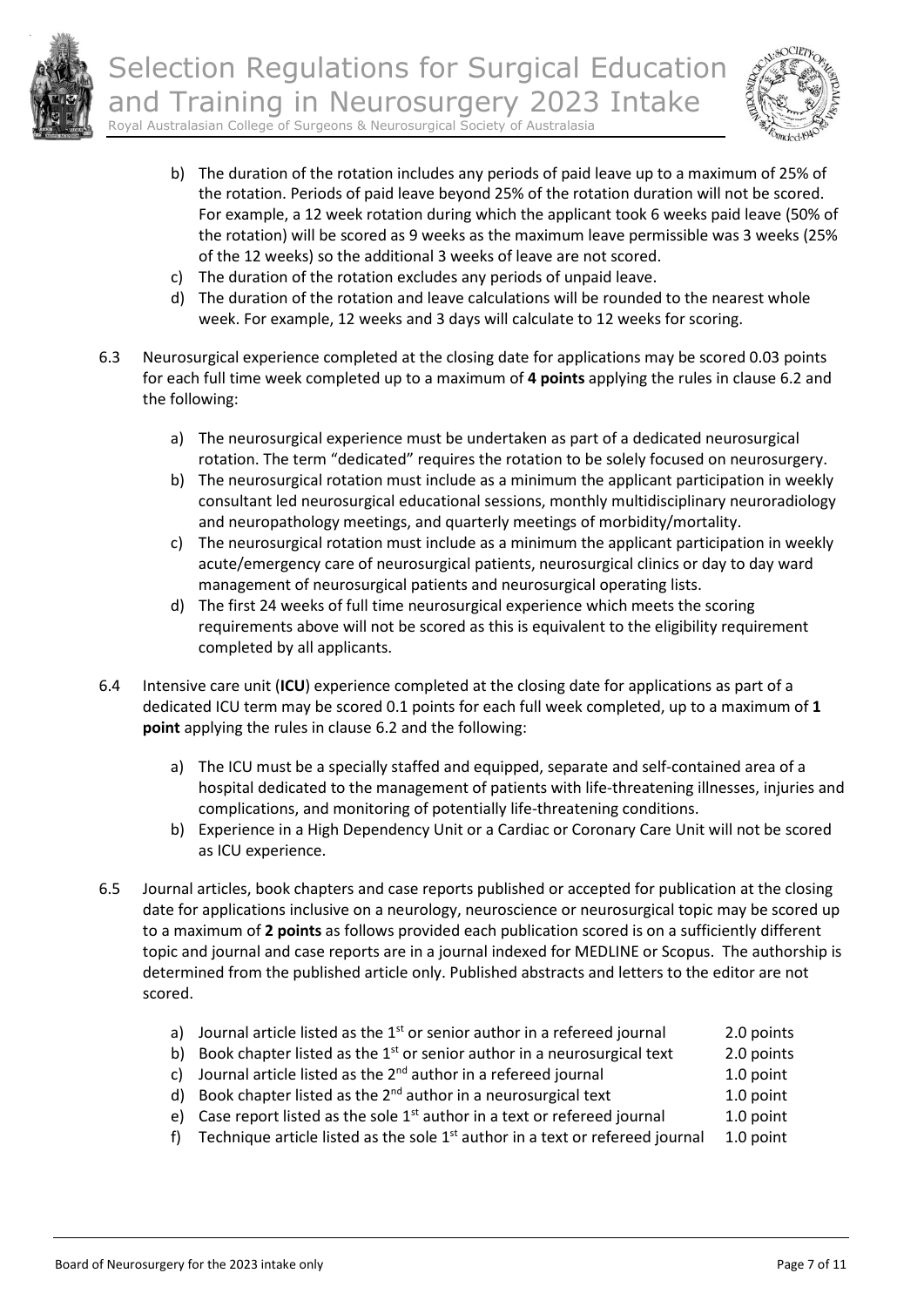



6.6 University qualifications completed at the closing date for applications, excluding the primary medical qualification unless otherwise specifically stated, may be scored up to a maximum of **3 points** as follows:

| a) | Doctor of Philosophy with a relevant thesis                        | 3.0 points |
|----|--------------------------------------------------------------------|------------|
| b) | Doctor of Philosophy with a thesis in a related health discipline  | 2.0 points |
| C) | Doctor of Philosophy with a thesis in an unrelated discipline      | 1.0 point  |
| d) | Doctoral degree with a relevant thesis                             | 2.0 points |
| e) | Doctoral degree with a thesis in a related health discipline       | 1.0 point  |
| f) | Masters degree in a relevant discipline                            | 1.0 point  |
| g) | Masters degree in a related health discipline                      | 0.5 points |
| h) | Bachelor degree with honours by a relevant thesis                  | 1.0 point  |
| i) | Bachelor degree with honours by a related health discipline thesis | 0.5 points |
| j) | A primary medical degree with honours by a relevant thesis         | 1.0 point  |
| k) | Postgraduate diploma in a related health discipline                | 0.5 points |

- 6.7 For clause 6.6, "**relevant**" is defined as one specifically on a neurology, neuroscience or neurosurgical topic. A "**related health discipline**" would be related to the practice of neurosurgery and include but not be limited to epidemiology, surgical education, traumatology, anatomy, critical care, biomedical sciences and engineering, medical imaging and basic sciences. The interpretation is at the discretion of the Board of Neurosurgery Chair or nominee.
- 6.8 Oral presentations or posters presented at the closing date for applications of the applicant's original work on a neurology, neuroscience or neurosurgical topic, selected through a published competitive abstract process and personally presented by the applicant at a national or international scientific meeting of 50 or more delegates may be scored up to a maximum of **1 point** as follows provided each is on a sufficiently different topic:

| a) Poster presentation (including poster side presentations)   | 0.5 points |
|----------------------------------------------------------------|------------|
| b) Oral presentation (not including poster side presentations) | 1.0 point  |

- 6.9 Evidence of successful completion of any component of the Structured Curriculum Vitae may be requested from applicants at any time during the selection process. Failure to provide the requested evidence within the timeframe given may result in scoring not being allocated.
- 6.10 The scores for the sections within the Structured Curriculum Vitae will be combined to provide an overall score out of a possible 11 points.
- 6.11 Applicants must score a minimum of 50.00% (5.5 out of 11 points) for the Structured Curriculum Vitae to be deemed suitable for selection.
- 6.12 For applicants satisfying the minimum standard in Regulation 6.11, the Structured Curriculum Vitae score will be recorded as a percentage. The selection tool weighting will then be applied which is 10%. As such, the applicant will receive a selection score for the Structured Curriculum Vitae out of a maximum 10 points.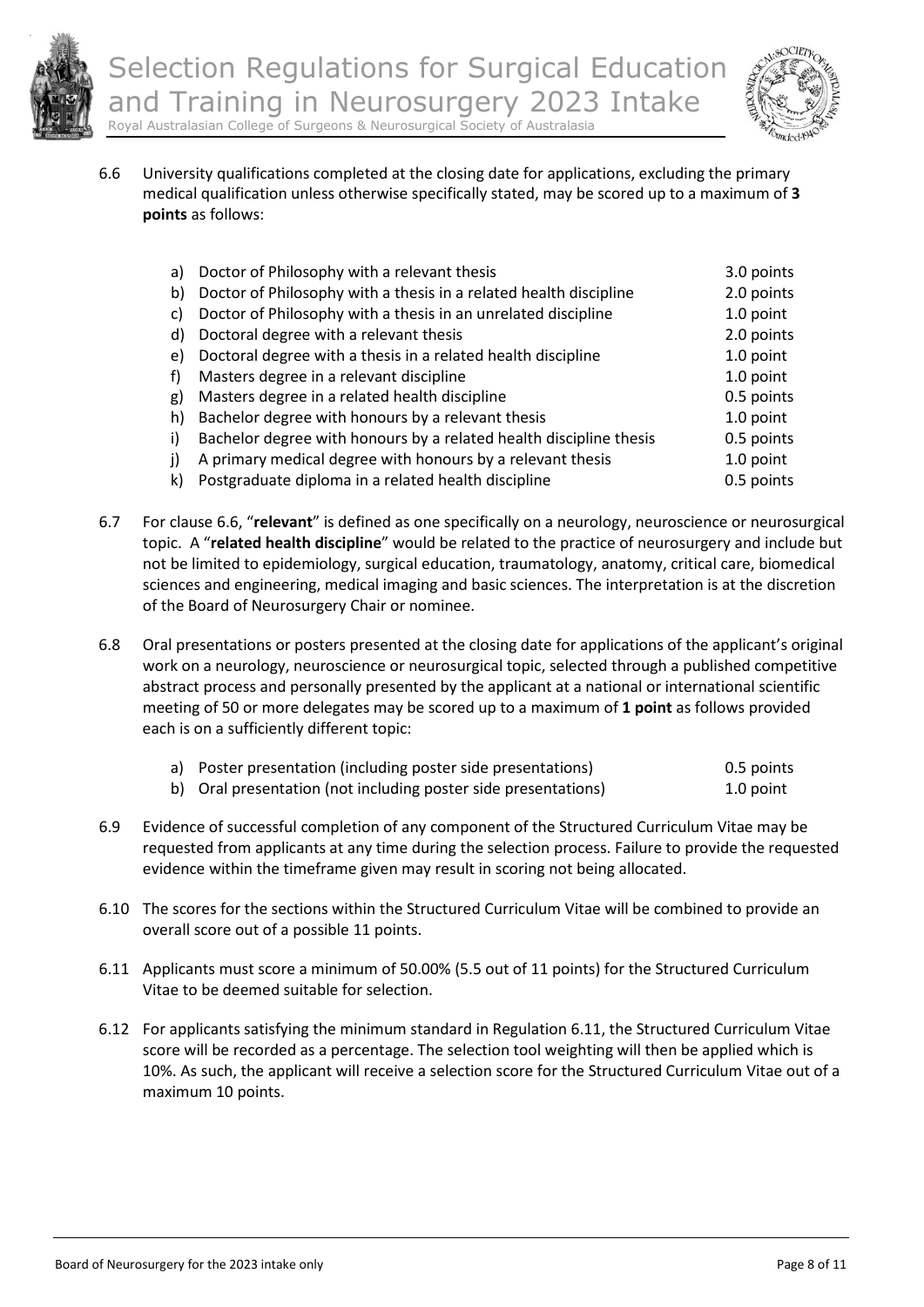



#### **7.0 NEUROSURGERY ANATOMY EXAMINATION**

- 7.1 The Examination will be a single paper with 60 multiple choice neurosurgery anatomy questions and scored out of a total of 240 marks. The Examination will run for 100 minutes.
- 7.2 The recommended reading is Last's Anatomy, Regional and Applied, 9th Edition, 1998 (reprinted 2003) – McMinn R.M.H., Churchill Livingstone.
- 7.3 Applicants will be advised of the Examination date at least three months prior. Modifications and adjustments may be necessary in response to exceptional circumstances or events beyond the Board of Neurosurgery's control. In such instances, applicants will be advised as soon as is reasonably practical.
- 7.4 There will be no separate fee charged for the Examination. This is included in the selection application fee.
- 7.5 It is the applicant's responsibility to make the appropriate travel arrangements and to meet any costs incurred in attending the Examination.
- 7.6 Applicants must make themselves available at the scheduled Examination time and venue advised by the Board of Neurosurgery. Applicants who do not present for the Examination at the scheduled time and venue will not be considered further in the selection process and their application will be withdrawn. In advance of the scheduled Examination, the Board of Neurosurgery Chair will consider written requests to [set.neurosurgery@nsa.org.au](mailto:set.neurosurgery@nsa.org.au) to sit the Examination at an alternate time or venue where exceptional circumstances beyond the control of the applicant impact on the applicant's ability to present for the scheduled Examination.
- 7.7 Applicants must score a minimum of 70.00% (168 out of 240 marks) for the Examination to be deemed suitable for selection.
- 7.8 For applicants satisfying the minimum standard in Regulation 7.7, the Examination score will be recorded as a percentage. The selection tool weighting will then be applied which is 30%. As such, the applicant will receive a selection score for the Examination out of a maximum 30 points.
- 7.9 Applicants will be provided with their score for the Examination. Applicants will not be provided with additional feedback or a copy of the Examination paper.

### **8.0 REFERENCE REPORT**

- 8.1 Applicants who satisfy the standards in Regulation 5.3 (the Structured Curriculum Vitae standard) and 5.4 (the Neurosurgery Anatomy Examination standard) and the shortlisting in Regulation 5.7 will be given a score for the Reference Report. The preparation of the Reference Report may commence prior to the shortlisting in Regulation 5.7 and will be discontinued if the applicant is not shortlisted.
- 8.2 The preparation of the Reference Report for each applicant will be the responsibility of two people approved by the Board of Neurosurgery Chair, with at least one being a member of the Board of Neurosurgery (the **Assessors**). The Assessors will ordinarily be neurosurgeons.
- 8.3 The Assessors together via videoconference or teleconference will personally speak with three neurosurgical consultants with whom the applicant has worked to assist them in preparing a Reference Report.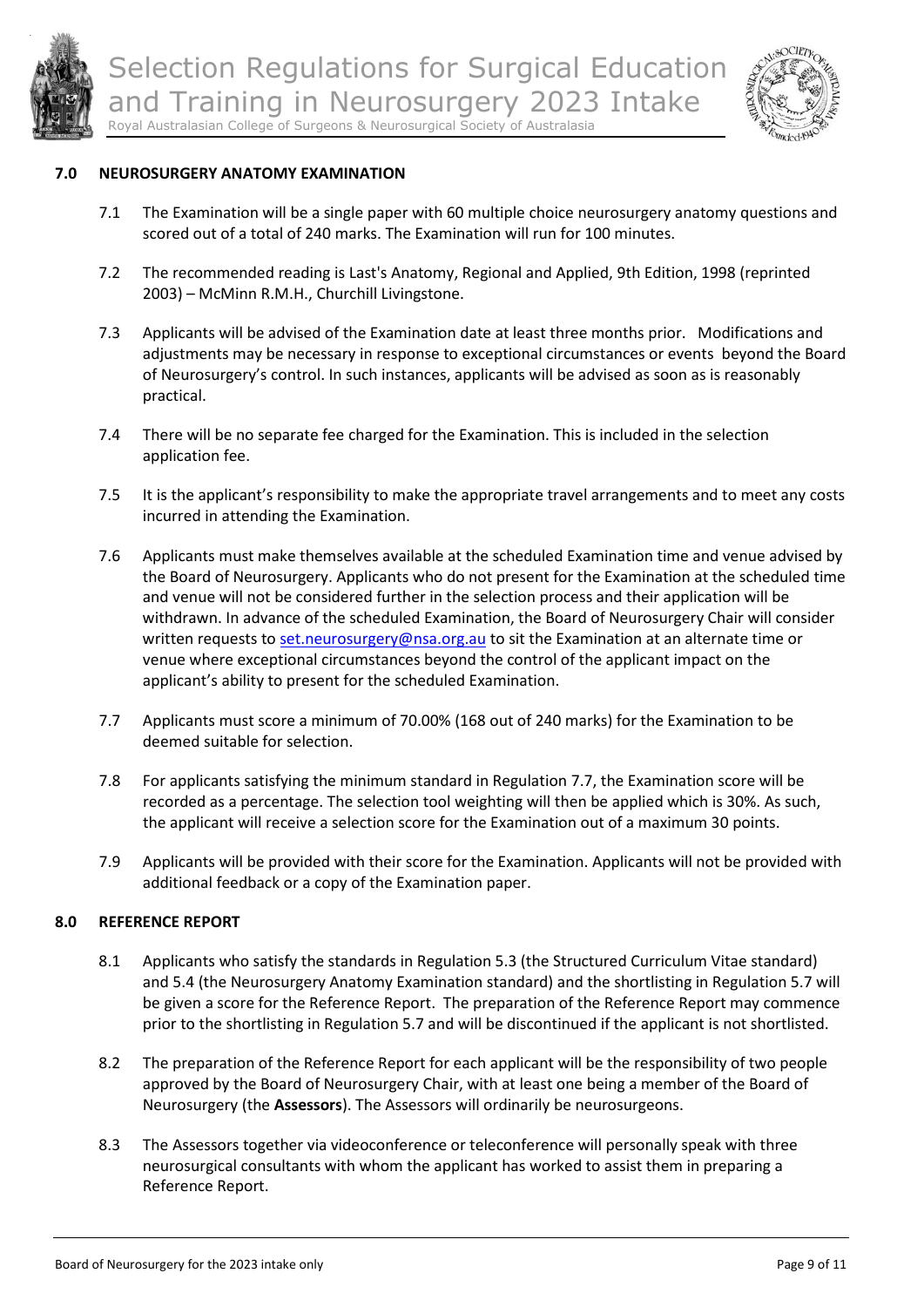



- 8.4 In selecting the neurosurgical consultants to obtain information from to assist in preparing the Reference Report, the Assessors may contact any neurosurgical consultant the applicant has worked with in the three years prior to application, except current Board of Neurosurgery members and those neurosurgical consultants involved as Assessors in the preparation of Reference Reports.
- 8.5 A pro forma Reference Report will be used. The Reference Report will have questions focused on some of the RACS competencies.
- 8.6 Advanced notification may be sent to the neurosurgical consultants to be contacted, including information regarding the areas to be explored during the discussion which informs the Reference Report.
- 8.7 Having considered the responses from all interviews, the Assessors must arrive at a consensus score for each identified area using the scoring guidelines and scales shown in the Reference Report. Notes justifying the score given must be recorded in the Reference Report.
- 8.8 Applicants must score a minimum of 70% (49 out of 70 points ) for the Reference Report to be deemed suitable for selection.
- 8.9 For applicants satisfying the minimum standard in Regulation 8.8, the Reference Report score will be recorded as a percentage. The selection tool weighting will then be applied which is 30%. As such, the applicant will receive a selection score for the Reference Report out of a maximum 30 points.
- 8.10 Applicants will be provided with their score for the Reference Report. As references are collected in confidence as part of the Reference Report process, a copy of the Reference Report will not be made available to the applicant. Applicants will not be provided with additional feedback on the Reference Report or provided with the names of the neurosurgical consultants contacted.

### **9.0 SEMI-STRUCTURED NEUROSURGERY PANEL INTERVIEW**

- 9.1 The shortlisted applicants determined in accordance with Regulation 5.10 will be eligible to present for the Neurosurgery Semi-Structured Interview (**Interview**).
- 9.2 Shortlisted applicants will be advised in writing of their Interview date and time at least two weeks prior. Modifications and adjustments may be necessary in response to exceptional circumstances or events beyond the Board of Neurosurgery's control. In such instances, applicants will be advised as soon as is reasonably practical. It is the applicant's responsibility to make the appropriate arrangements and to meet any costs incurred in participating in the Interview.
- 9.3 Applicants must make themselves available at the scheduled Interview time. Applicants who do not participate in the Interview at the scheduled time will not be considered further in the selection process and their application will be withdrawn.
- 9.4 Each Interview will be approximately one hour in duration and consist of four scenario and experience-based sections, each with multiple questions designed to assess the suitability of the applicant.
- 9.5 Applicants will be asked questions by four different Interview panels. Each panel will ask the same designated section of the Interview.